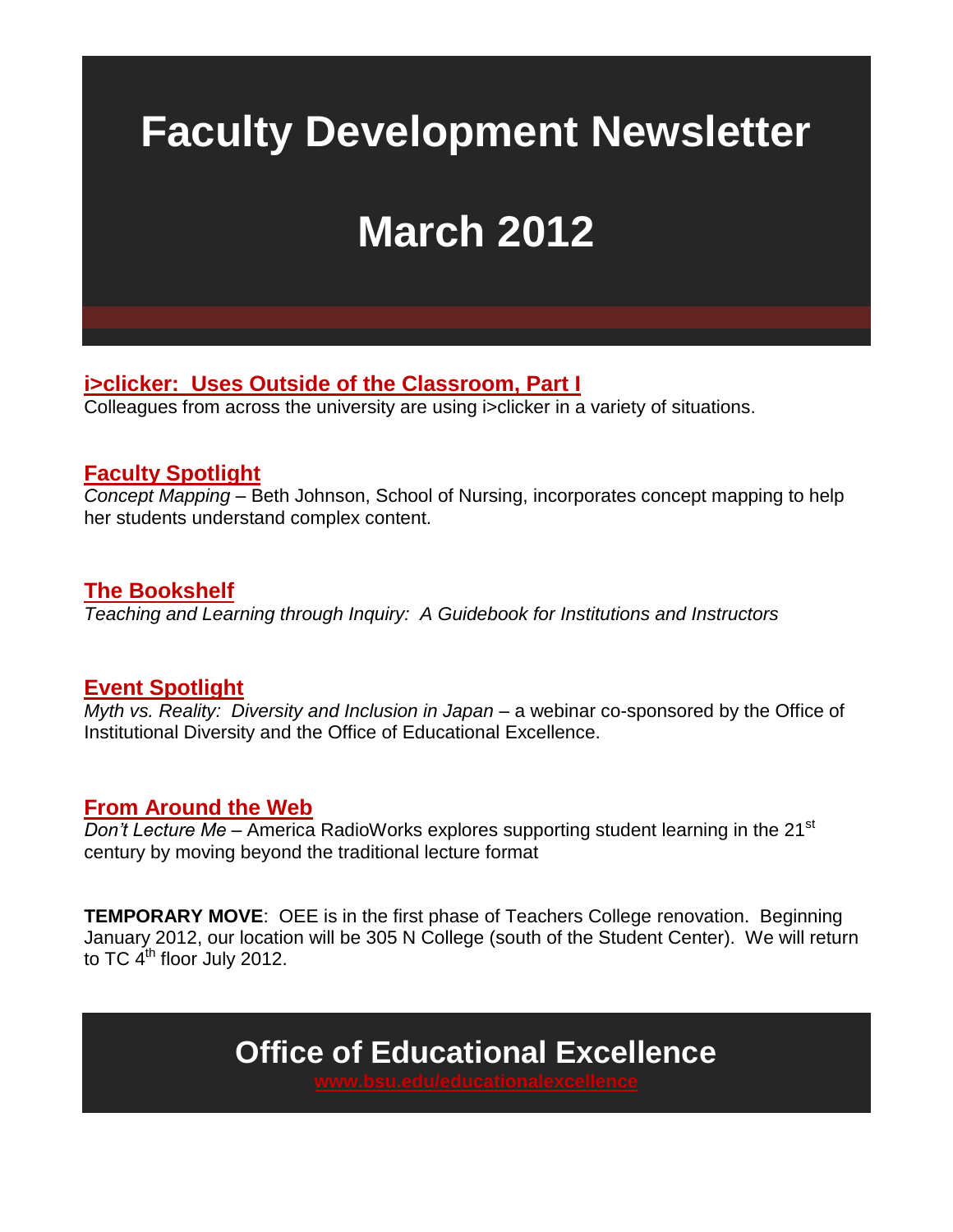## <span id="page-1-0"></span>**i>clicker: Uses Outside of the Classroom, Part I**

Amberly Pressler Media Production Coordinator Office of Educational Excellence

i>clicker has been helpful in lecture classrooms across campus, but how do they fair in other settings? We talked to colleagues across campus that used a little out-of-the-classroom thinking to take their presentations a long way. They found that i>clicker can be useful in a variety of other situations.

#### **COLLEGE FACULTY MEETING**



"It just takes that initial exposure for (faculty) to feel comfortable." Guillermo Vasquez De Velasco Dean of the College of Architecture and Planning

The Dean of Architecture elected to use i>clickers in a college faculty meeting that occurs once a semester. Faculty used the i>clicker remote to

answer questions anonymously.

The i>clickers replaced "show of hands" votes and pinning votes onto a board. Vasquez de Velasco wanted to reduce the "power of the peers" dynamic where people simply vote for something because everyone else is voting for it.

"People we admire have opinions, and when they say something, we in turn say 'Well, if it is good enough for them, then it is good enough for me.' It is an element of trend, and the i>clickers provided us with a way around that."

Vasquez de Velasco says he will use i>clicker in the future in other faculty meetings to trigger discussion and collect group data. While most College of Architecture and Planning classes have studios, he recommends the use of clickers in lecture classes.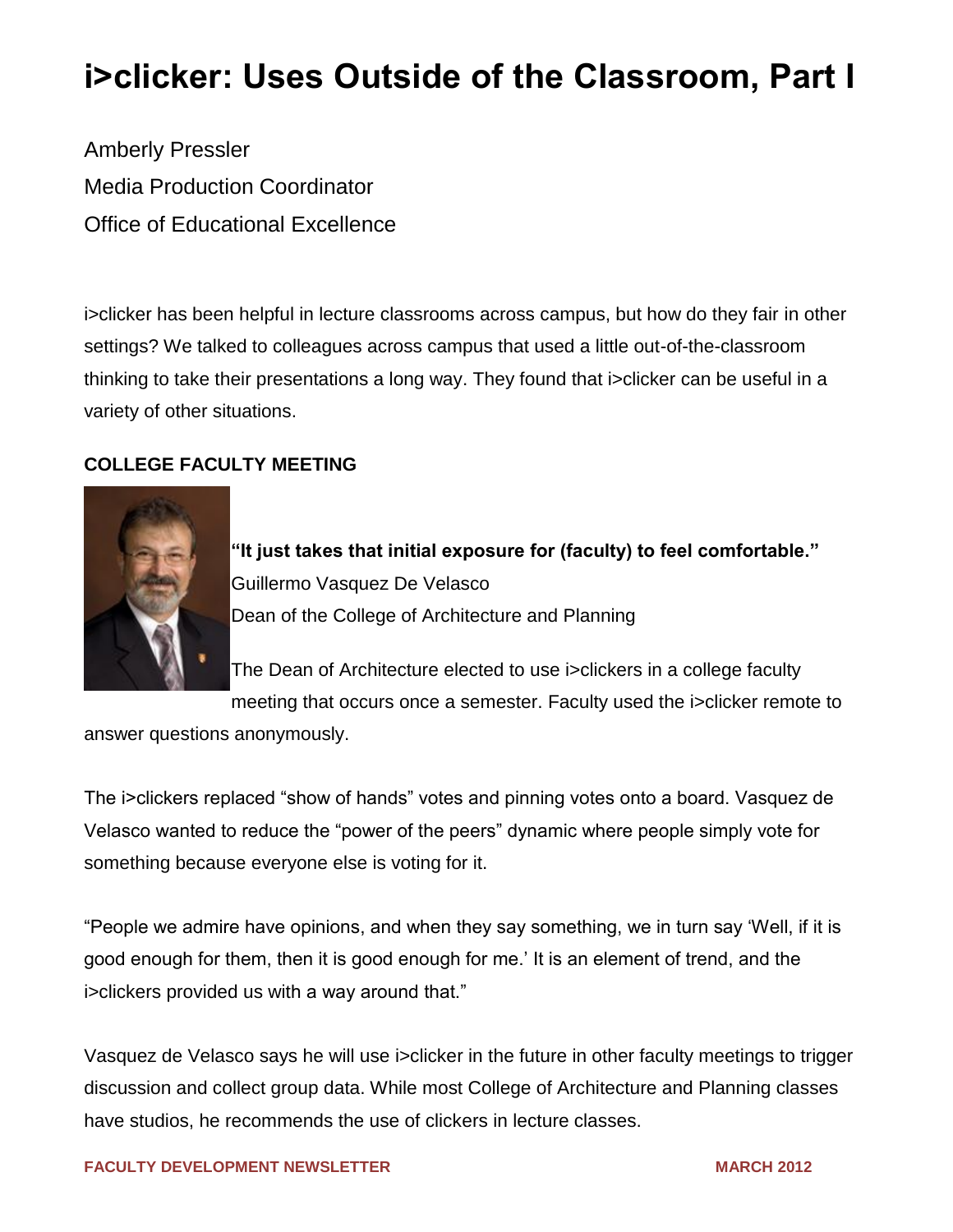Vasquez de Velasco also recommends that faculty become familiar with this new technology. Sometimes new technologies can be challenging, but he says that this technology is easy to learn.

―Sometimes it takes faculty to use it once to see how to use it, and they can implement them in the future. It just takes that initial exposure for them to feel comfortable."

#### **ALUMNI CENTER PRESENTATION**

#### **―This technology is so intuitive that it doesn't take a tech savvy person to understand it.**

Dom Caristi

Associate Professor of Telecommunications

Dom Caristi used i>clicker at a presentation he gave to the Association of Life-Long Learners, a group of Ball State Alumni at the Alumni Center. The group was composed of retirees and most of them were 60 years old and older.

"This technology is so intuitive that it doesn't take a tech savvy person to understand it. It uses A-E so it is simple enough for people to deal with."

Caristi created a 50-question trivia contest and the group used the clickers to choose the answers. Whoever answered the most questions correct won a prize.

Caristi had heard of colleagues using i>clicker in their classrooms. Although he doesn't plan on implementing them in his classes, he says he enjoyed the out-of-the-classroom experience and would use them again for another talk. He says that using the clickers during his trivia contest made the presentation interactive and entertaining. "It made the presentation somewhat whimsical, because it was nothing like, 'have you done the reading?"

Aside from the benefits the clickers gave to his presentation, he commented on the ease of obtaining the clickers. "The Office of Educational Excellence was tremendous. I was provided with 60 i>clickers and a base unit for a one time use at no cost to me or my department."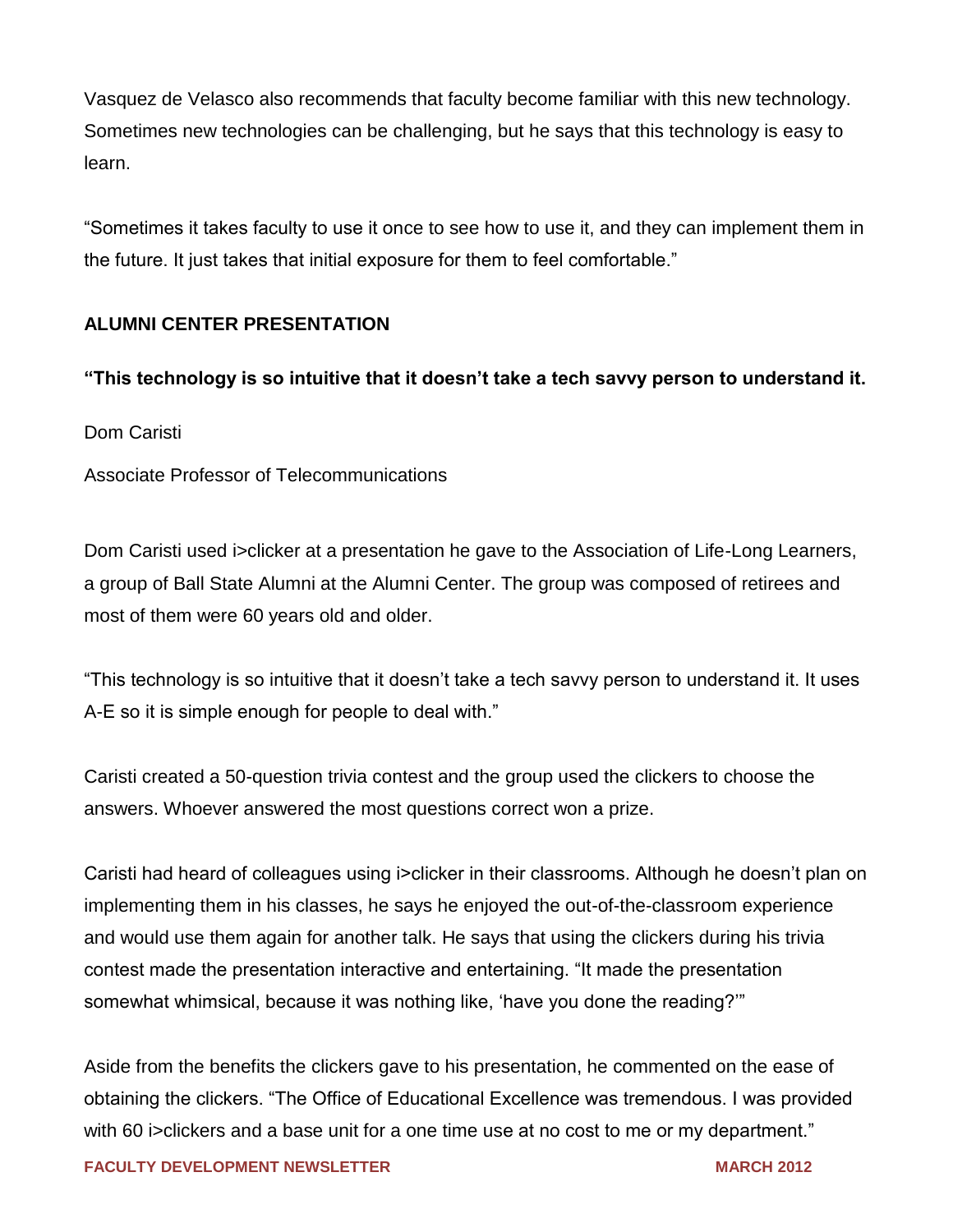#### **TRAINING SESSION**

**―We're hoping to integrate them into our research instruction sessions to help gauge student understanding and to increase interaction and engagement in the classroom.‖**  Lisa Jarrell

Instructional Service Librarian - Ball State University Libraries

Lisa Jarrell and the library staff have been participating in i>clicker training sessions to help better prepare them for future uses. Jarrell says they plan to use them in research instruction sessions to increase student engagement and encourage interaction and conversations during classes.

Jarrell and the library staff have wanted to use clickers for several years but the purchasing the system was cost prohibitive.

―When I heard that the Office of Educational Excellence had sets to loan out, I jumped at the chance to try them out."

Jarrell also says that the training sessions have been very helpful and have made the staff more comfortable with the system. She is appreciative of the opportunity to try out i>clickers in the library setting.

#### **SHOWCASE SEMINAR**



**―We wanted to give flexibility to our audience—It gives the audience power.‖**  Chad Menning Associate Professor of Sociology

Dr. Chad Menning used i>clickers in a Showcase seminar that derived from a Virginia Ball Center program he directed last spring. During the Showcase,

Menning played a DVD with five different sexual assault scenarios. The audience used the clickers to choose the defense mechanism that they wanted to be played out in front of them.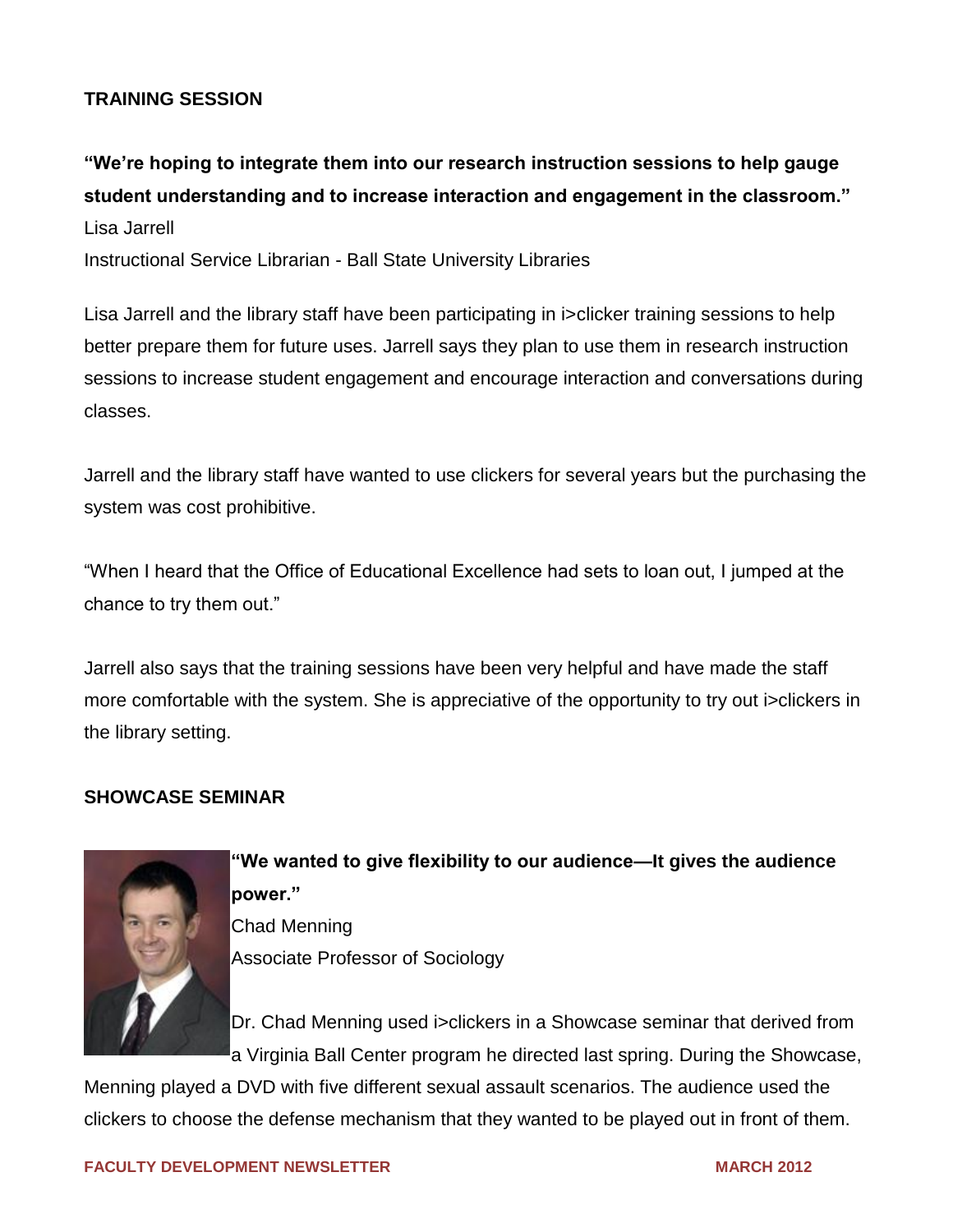―We wanted to give flexibility to the audience.‖ Menning said that sometimes it's difficult for audience members to talk, but the iclickers give everyone a say.

Menning also uses i>clickers in his classrooms and says he likes the immediacy of feedback because the students can see exactly how they're fairing in the classroom.

He plans to use i>clicker in future demonstrations and highly recommends them in audiencebased settings. "It works really well in an audience based setting. It gives the audience power. They get to choose their own adventure."

All participants in this article expressed their gratitude for the support provided by Angela Nickoli (Criminal Justice and Criminology), OEE's i>clicker Support Fellow.

In next month's newsletter: **i>clicker - Uses Outside of the Classroom, Part II**

**[Back to top](#page-0-0)**

## <span id="page-4-0"></span>**EVENT SPOTLIGHT**

### **WEBINAR - Myth vs. Reality: Diversity & Inclusion in Japan**

Tuesday, March 20, 2012 2:00-3:30 pm BL 104

Japanese culture is very different from any other in the world. However, focusing on the variety of the Japanese population, such as differences in gender, age, region, social class, and minority-majority status, demonstrates that diversity in Japanese society may not be so different from that in other countries. The status and trends in Diversity & Inclusion in Japan will be addressed based on recent research results. The webinar presenter will be Hiroko Tatebe, Founder and Executive Director of the Global Organization for Leadership and Diversity (GOLD).

Following the webinar presentation, Sadatoshi Tomizawa, Professor of Japanese, will conduct a Q&A session with participants.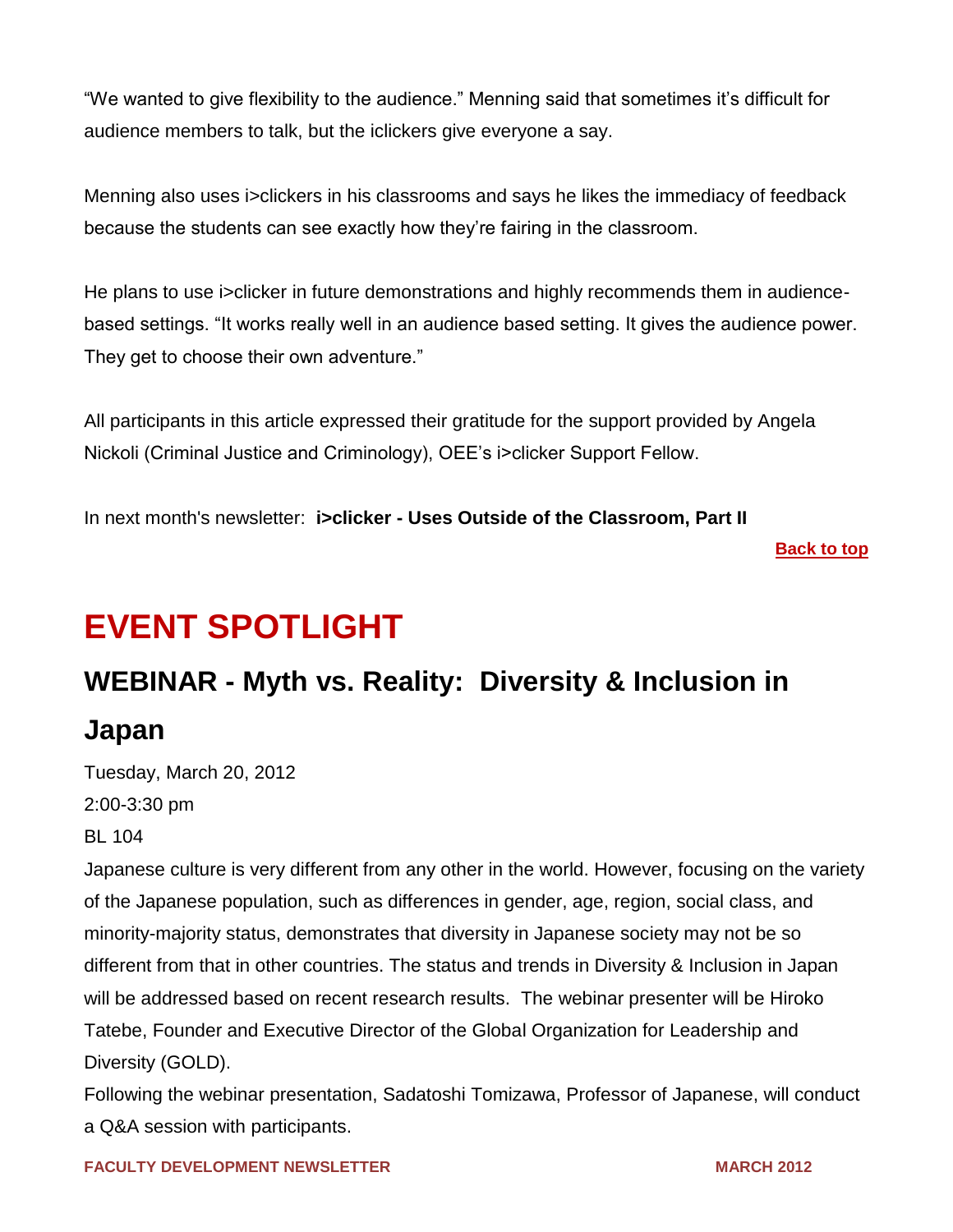## <span id="page-5-0"></span>**FACULTY SPOTLIGHT**

### **Concept Mapping**

Amberly Pressler Media Production Coordinator Office of Educational Excellence

Elizabeth Johnson, Assistant Professor in the School of Nursing, teaches the lecture part of Nursing 340 *Adult Health 2: Nursing Care Across the Adult Lifespan*, which includes both a lecture part and a lab. She uses the prepared lecture material to teach students to perform procedures correctly while in the laboratory, hospital or other community setting. Because she teaches upper-level courses, most of her students are on track to graduate soon after they take her class. Therefore, Johnson also helps students to



prepare for the National Council Licensure Examination for Registered Nurses (NCLEX-RN).

Johnson has implemented Concept Mapping into her teaching. This technique has provided a way for students to understand difficult content in these higher-level classes. She uses Concept Mapping in place of a traditional lecture with bullet points and slides. In addition to helping students work through difficult content, it also keeps them more engaged.

Johnson describes Concept Mapping as picture or diagram of a concept or idea. Generally, the main concept is in the middle, in some type of circle or cloud shape, with relating ideas placed in boxes or different shapes around the main topic. From there, she starts connecting the outside components to the main concept. When finished, it looks like a web of ideas or, as her students say, a plate of spaghetti.

Student response to this hands-on technique has been positive. Johnson says students are especially receptive when drawing their own concept map.

Johnson prepares concept maps before class if she knows she will be teaching a difficult concept. However, she cannot always account for what students might find difficult. Therefore, she also creates concept maps during class on the whiteboard. She encourages student input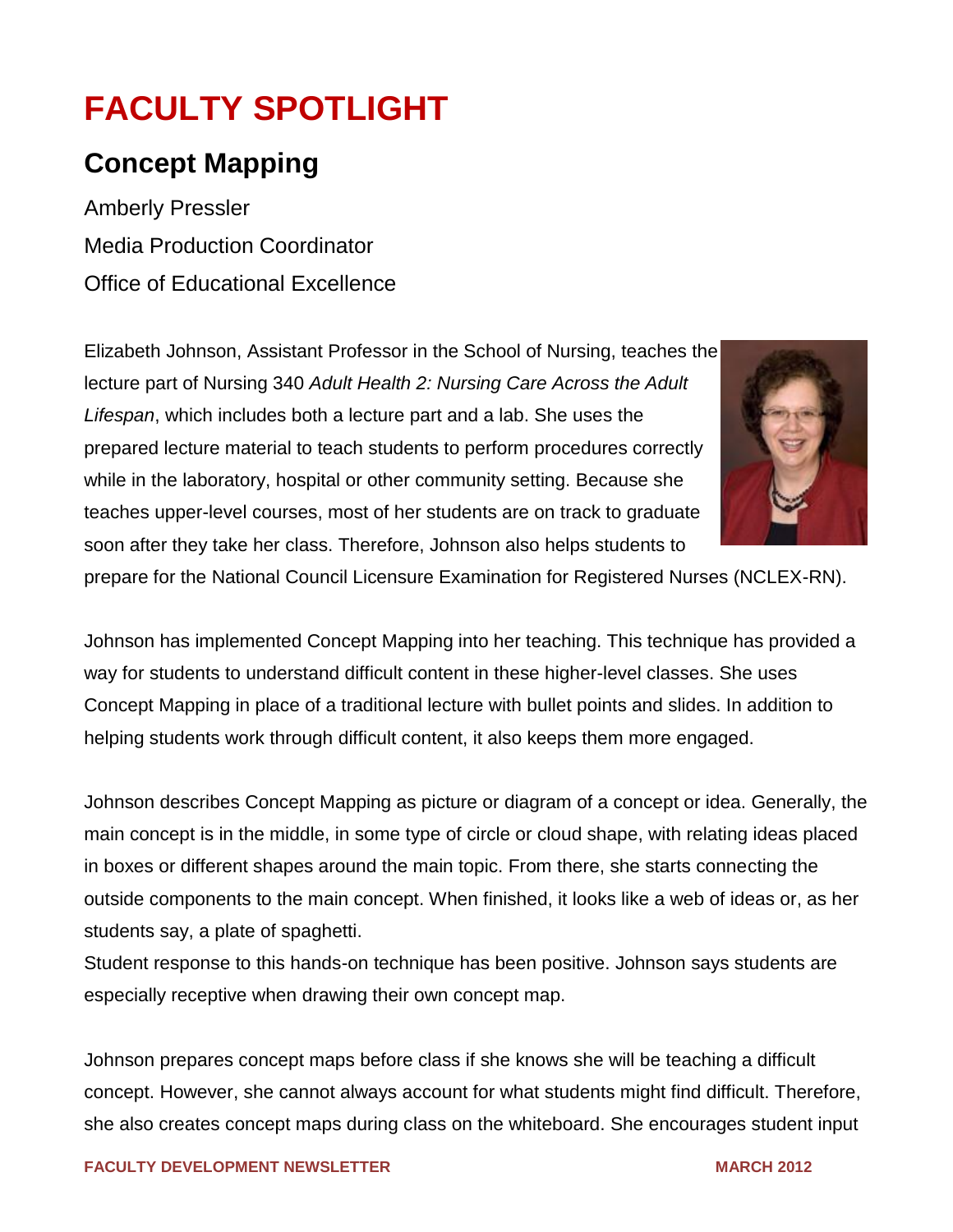and they often suggest components that she has not considered.

For those interested in using this technique, Johnson advises colleagues to start with a concept they are familiar with and draw the map out from there—it can be something as simple as a recipe or a textbook definition. As her students grow, she challenges them to create more complex maps that have multiple layers of components.

Although Concept Mapping can be done on a white board or just on notebook paper, Johnson uses *Inspiration 9* software to encourage this technique. Within this application are examples of concept maps from all disciplines. Johnson says the software has made it easier to create intricate and interesting maps for her students.

Links of interest:

- A [video](http://mediasite.bsu.edu/bsu40/Viewer/?peid=01fa6a5a3a6c4e65b9be4434a5019cc21d) of Beth discussing her use of Concept Maps
- [Inspiration Software, Inc](http://www.inspiration.com/)
- [The Florida Institute for Human and Machine Cognition](http://www.ihmc.us/) (IHMC) has a [free concept](http://cmap.ihmc.us/)  [mapping tool](http://cmap.ihmc.us/) available online.

<span id="page-6-0"></span>**[Back to top](#page-0-0)**

## **THE BOOKSHELF**

### **TEACHING AND LEARNING THROUGH INQUIRY: A GUIDEBOOK FOR INSTITUTIONS AND INSTRUCTORS**

Lee, Virginia S. (ed.). *Teaching and Learning through Inquiry: A Guidebook for Institutions and Instructors*. Sterling, VA: Stylus Publishing, 2004.

**―. . . [Inquiry-guided learning] refers to a range of strategies used to promote learning through students' active, and increasingly independent, investigation of questions, problems and issues, often for which there is no single answer.‖ (p. 5)**

**FACULTY DEVELOPMENT NEWSLETTER MARCH 2012 12 2012 12 2012 2013 2012 2012** Inquiry-guided learning (IGL) refers to an array of classroom practices that promote student learning through guided and, increasingly

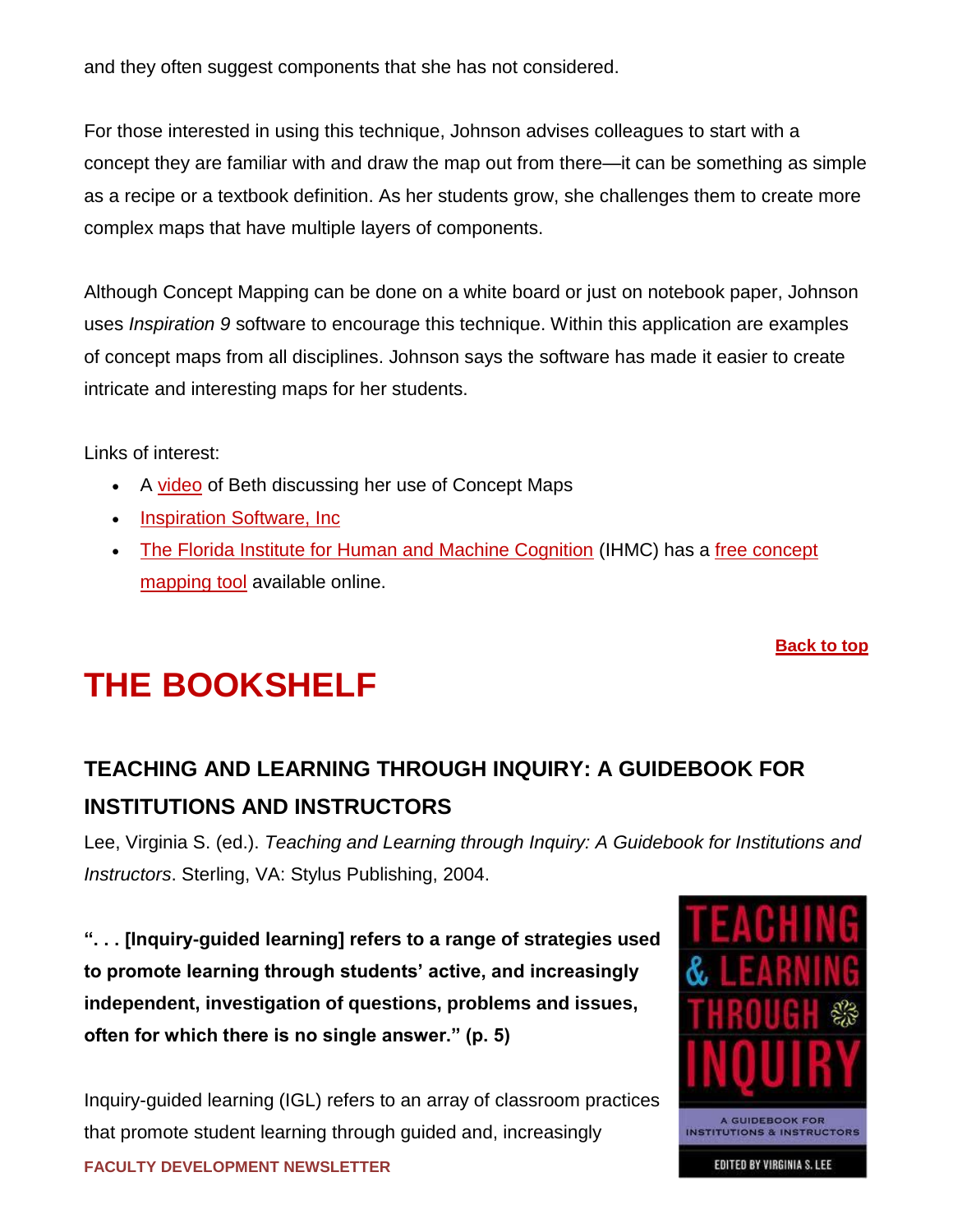independent investigation of complex questions and problems. Rather than teaching the results of others' investigations, which students learn passively, instructors assist students in mastering and learning through the process of active investigation itself. IGL develops critical thinking, independent inquiry, students' responsibility for their own learning and intellectual growth and maturity.

The 1999 Boyer Commission Report emphasized the importance of establishing "a firm grounding in inquiry-based learning and communication of information and ideas". While this approach capitalizes on one of the key strengths of research universities, the expertise of its faculty in research, it is one that can be fruitfully adopted throughout higher education.

North Carolina State University is at the forefront of the development and implementation of IGL both at the course level and as part of a successful faculty-led process of reform of undergraduate education in a complex research institution.

This book documents and explores NCSU's IGL initiative from a variety of perspectives: how faculty arrived at their current understanding of inquiry-guided learning and how they have interpreted it at various levels -- the individual course, the major, the college, the universitywide program, and the undergraduate curriculum as a whole. The contributors show how IGL has been dovetailed with other complementary efforts and programs, and how they have assessed its impact.

The book is divided into four parts, the first briefly summarizing the history of the initiative.

Part Two, the largest section, describes how various instructors, departments, and colleges in a range of disciplines have interpreted inquiry-guided learning. It provides examples from disciplines as varied as ecology, engineering, foreign language learning, history, music, microbiology, physics and psychology. It also outlines the potential for even broader dissemination of inquiry-guided learning in the undergraduate curriculum as a whole.

Part Three describes two inquiry-guided learning programs for first year students and the interesting ways in which NCSU's university-wide writing and speaking program and growing service learning program support inquiry-guided learning. Part Four documents how the institution has supported instructors (and how they have supported themselves) as well as the